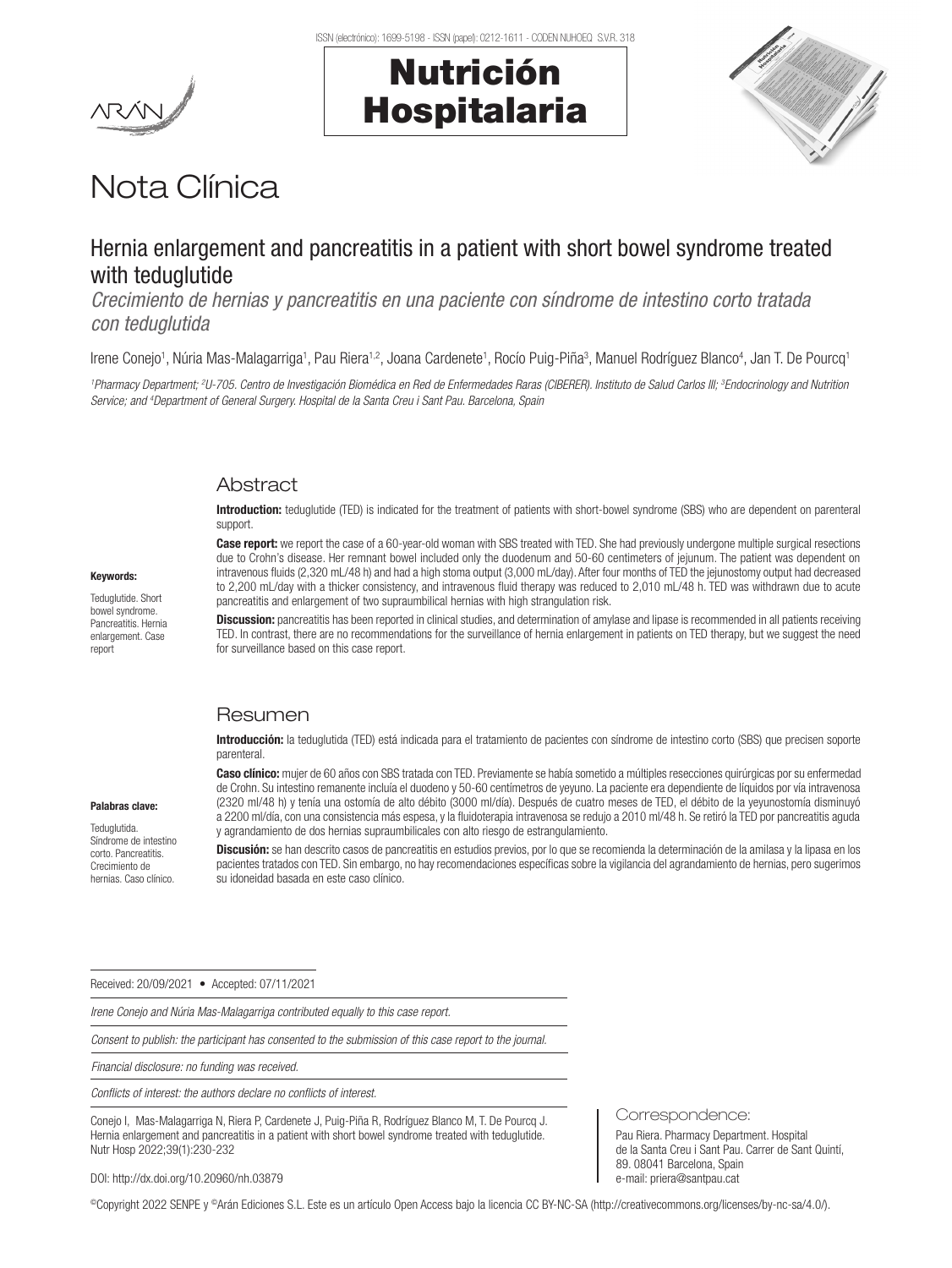### **INTRODUCTION**

Short bowel syndrome (SBS) is characterized by a significant decrease in effective intestinal surface due to anatomical or functional losses. The main causes of SBS are surgical resections, congenital defects, and diseases affecting the bowel. Crohn's disease is one of the underlying conditions that may require intestinal resection. Symptoms of SBS are variable, but normally characterized by diarrhea, fatty stools, abdominal pain, malnutrition, and dehydration (1). Patients suffering from SBS may require long-term IV supplementation (1).

Teduglutide (TED) is an analogue of glucagon-like peptide-2 (GLP-2), a hormone-based treatment that helps intestinal rehabilitation by reinforcing the structural and functional integrity of the remaining intestine in SBS (2). GLP-2 receptor activation stimulates mucosal growth, thereby leading to the expansion of epithelial surface area (3). This can enhance absorption of macronutrients and drugs (4).

TED is used in SBS patients requiring chronic parenteral support (PS). The pivotal trials of TED demonstrated that, in patients with intestinal failure (IF) who required  $PS \geq 3$  times per week for at least 12 months, 63 % of those treated with TED had a relative reduction in their PS volume of  $> 20$  % from baseline at weeks 20 and 24, compared with 30 % of patients receiving placebo ( $p < 0.01$ ) (5,6). TED decreases dependence on parenteral support and, in some cases, independence from parenteral support can be achieved. This can markedly improve patient quality of life as well as decrease the risk of PS-related complications. However, as TED is a relatively new drug, the potential side effects are not well known yet. We report the case of a patient who presented with mild acute pancreatitis and enlargement of two supraumbilical hernias with peristomal location probably due to TED therapy.

#### CASE REPORT

A 60-year-old woman with Crohn's disease underwent multiple surgical resections (colectomy, duodenectomy, jejunostomy, proctectomy) between December 2008 and October 2014, which resulted in a remnant bowel including only the duodenum and 50-60 centimeters of jejunum distal to the ligament of Treitz. Her medical history included obesity, hypothyroidism, fibromyalgia, rheumatoid arthritis, scoliosis, hiatus hernia, and gallbladder removal. No previous history of pancreatitis was noted. Her regular medications included levothyroxine, ranitidine, sodium bicarbonate, fluoxetine, azathioprine, benzbromarone, magnesium, calcium, vitamins D2 and D3, sodium chloride, vitamin B12, omega-3 fatty acids, and taurine.

The patient became dependent on intravenous fluids (saline with vitamins, electrolytes, minerals, and trace elements) and had a high stoma output (3,000 mL/day) despite support with slowing agent therapies. TED was started in February 2019, with a starting dose of 3.9 mg/day (0.05 mg/kg). Eighteen weeks after starting TED, the jejunostomy output had decreased from 3,300 to 2,254 mL/day (32 % reduction) and had a thicker consistency, so intravenous fluids were reduced from 2,320 to 2,010 mL/48 h (13 % reduction). The clinical follow-up data are detailed in table I.

Twenty-four hours after starting treatment the patient developed a fever attributed to an intestinal virus. After a month of TED therapy, the patient experienced an episode of radiculopathy, not attributable to TED. To treat this, pregabalin was initiated. After two months of TED therapy, two peristomal supraumbilical hernias enlarged, thus increasing the risk of hernia strangulation. They were managed conservatively; had they grown larger, a further bowel resection would have been needed. During the fourth month the patient experienced an episode of sudden

|                             | <b>Baseline</b> | <b>Month 1</b> | <b>Month 2</b> | <b>Month 3</b> | <b>Month 4</b> | Month <sub>5</sub> |
|-----------------------------|-----------------|----------------|----------------|----------------|----------------|--------------------|
| Weight (kg)                 | 78.1            | 78.7           | 79.1           | 78.9           | 78.6           | 78.7               |
| BMI ( $kg/m2$ )             | 31.3            | 31.5           | 31.7           | 31.6           | 31.5           | 31.5               |
| Oral volume intake (mL/day) | 3300            | 2829           | 2807           | 2835           | 2771           | 3010               |
| PS volume (mL/48 h)         | 2320            | 2320           | 2320           | 2110           | 2010           | 2010               |
| Feces output (mL/day)       | 3300            | 2961           | 2822           | 2700           | 2376           | 2254               |
| Urine output (mL/day)       | 1525            | 1571           | 1438           | 1349           | 1269           | 1549               |
| Urea (mg/dL)                | 40              | 31             | 38             | 25             | 40             | 34                 |
| Creatinine (mg/dL)          | 0.76            | 0.79           | 0.80           | 0.84           | 0.81           | 0.76               |

#### Table I. Clinical follow-up data

*PS: parenteral support.*